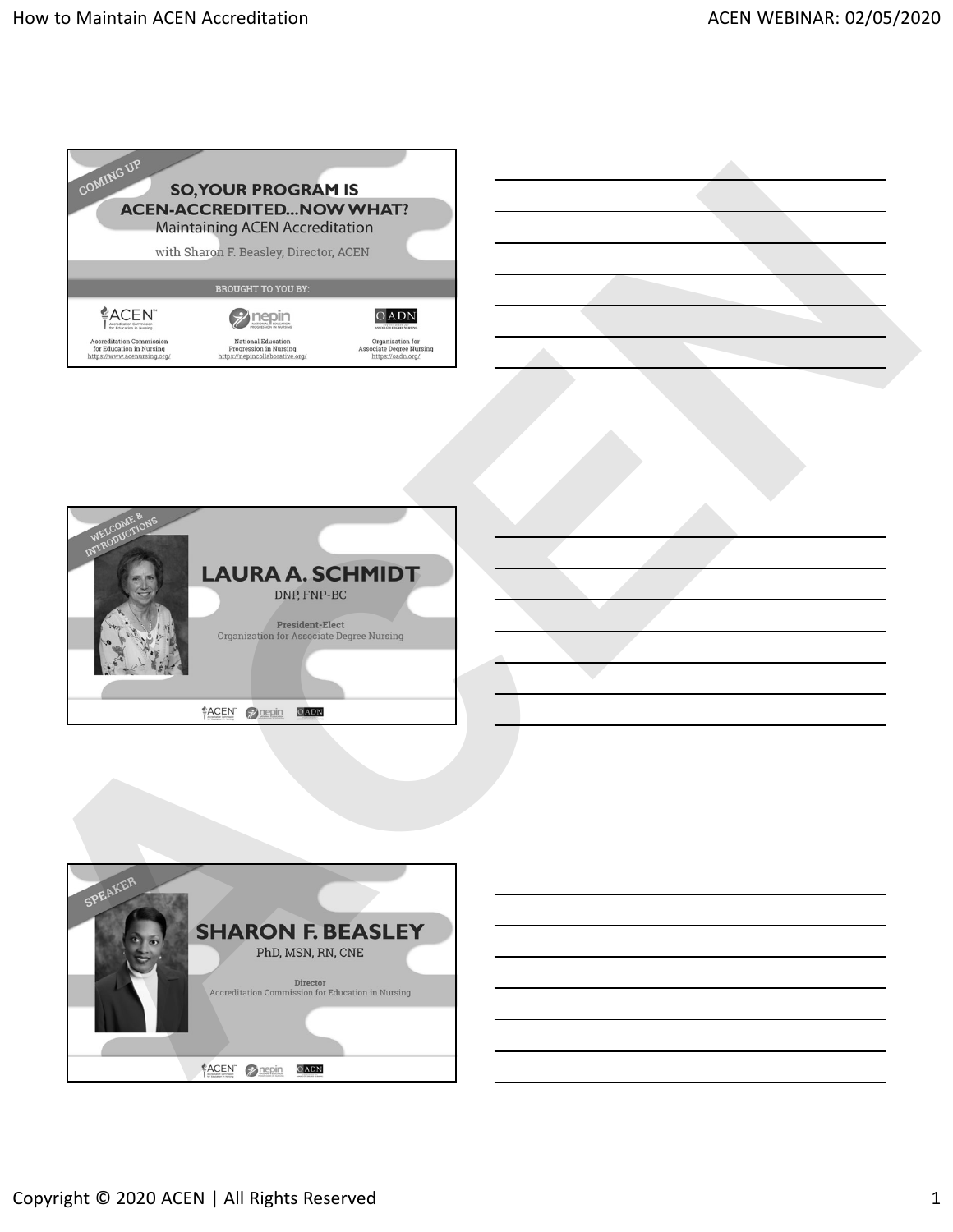

## **Normalizing Accreditation**

- Use ACEN terminology during meetings.
- Continue to refine and evaluate the effectiveness of the program's processes and systems.
- Make the accreditation processes and systems part of the "normal routine."

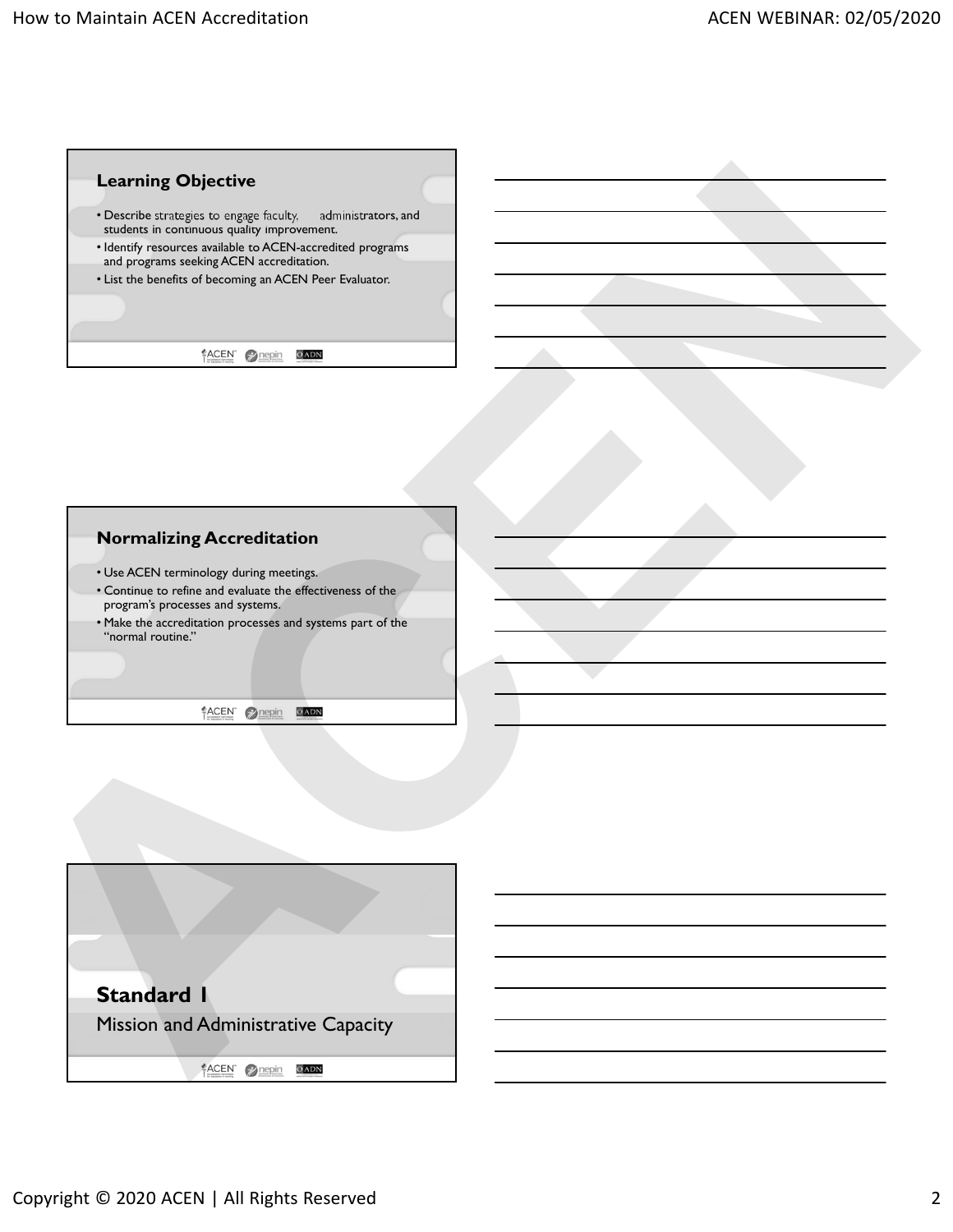

#### **Standard 1 Mission and Administrative Capacity (cont.)**

**Criterion 1.3**: Communities of Interest

• Request feedback and input in various forms (e.g., Instagram, Facebook, texting, emailing, learning management system).

# **Standard 1 Mission and Administrative Capacity Criterion 1.3**: Sharing Outcomes Data • Ask faculty and the leadership team to share assessment data from *end-of-program student learning outcomes* and *program outcomes* with communities of interest, formally and informally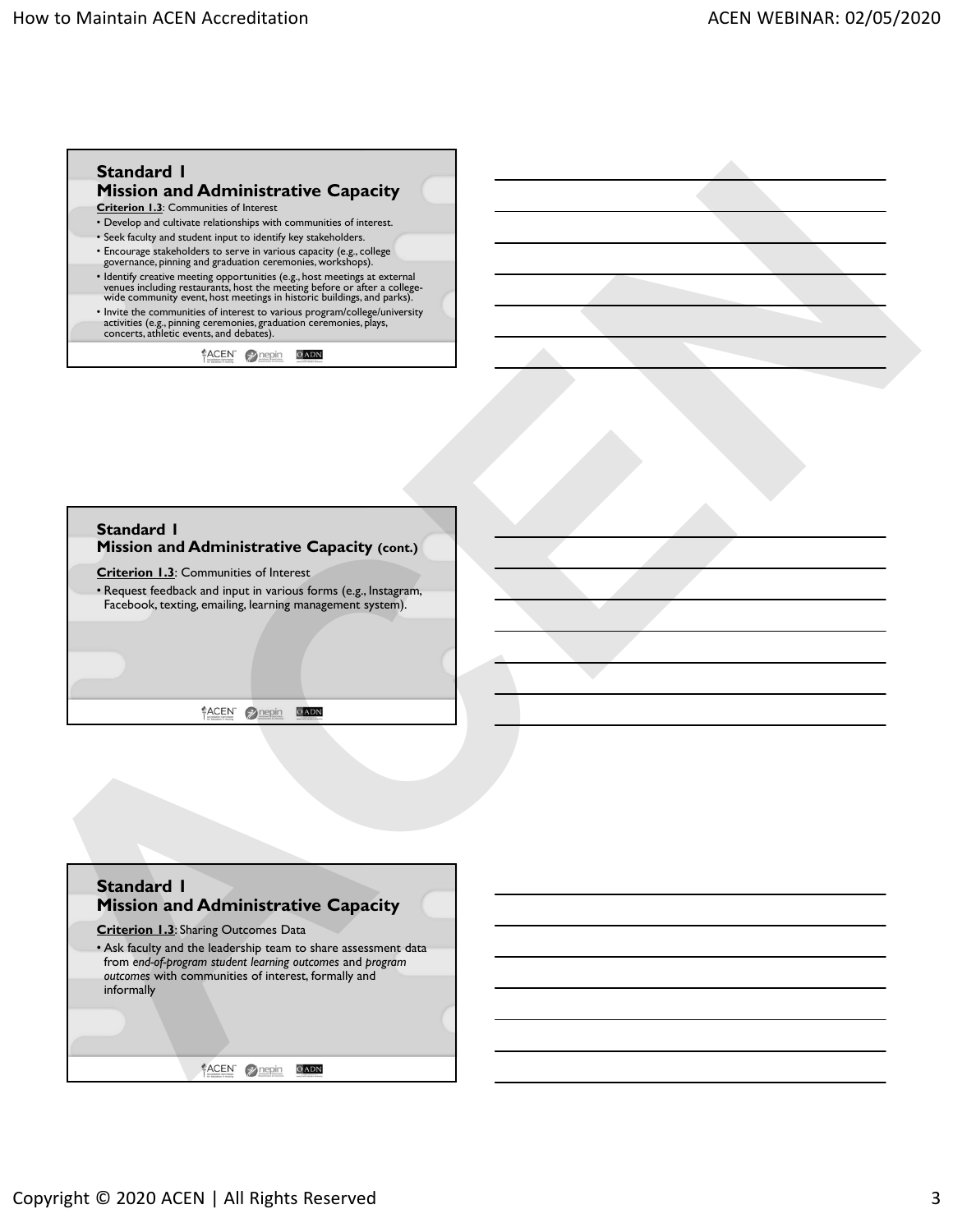



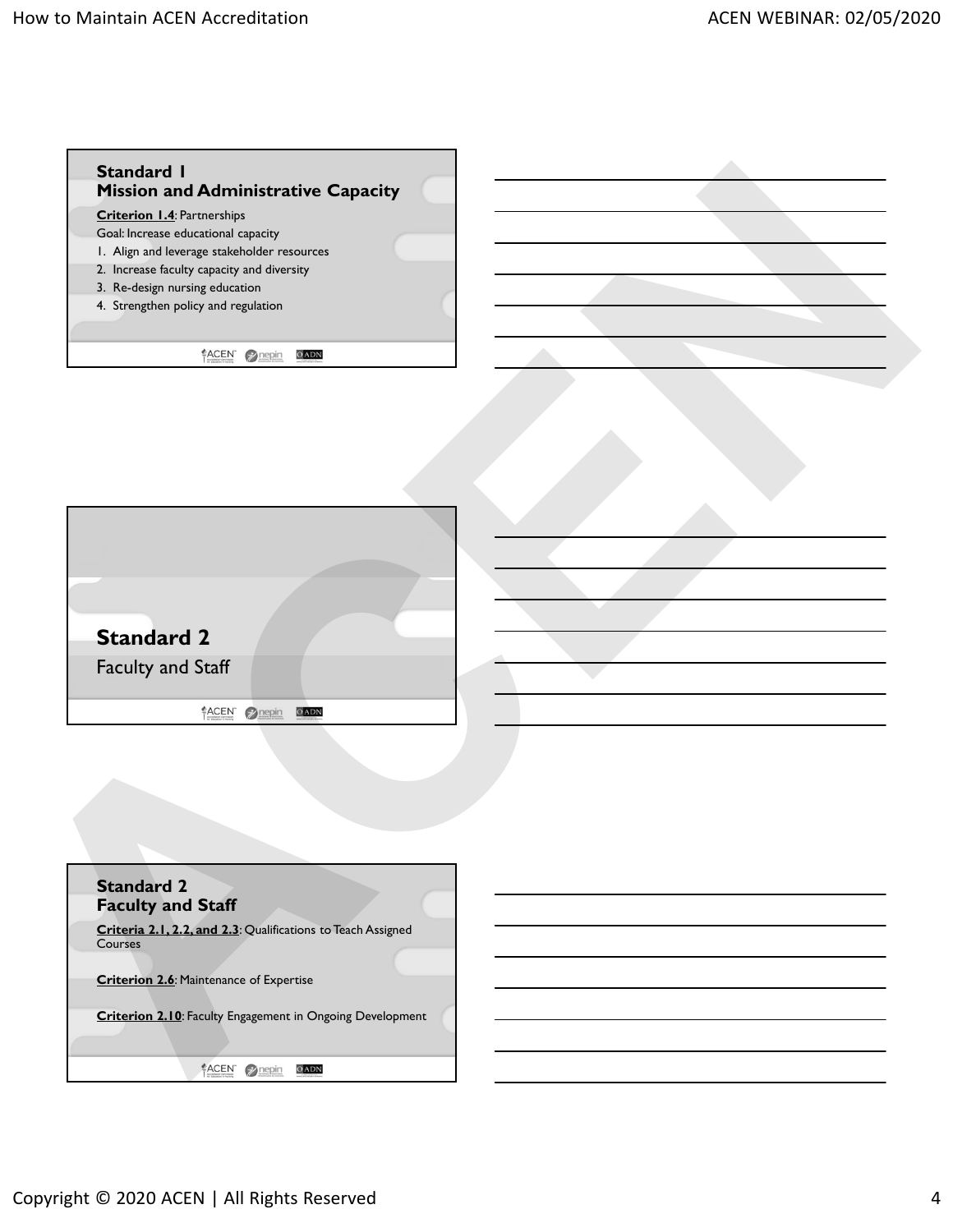

| <b>Standard 2</b><br><b>Faculty and Staff</b>                                                                                                                               |  |
|-----------------------------------------------------------------------------------------------------------------------------------------------------------------------------|--|
| Examples:                                                                                                                                                                   |  |
| • Assign faculty to monitor national nursing organization<br>websites for updates and report the updates to the faculty.                                                    |  |
| • Support faculty's attendance and presentations at local, state,<br>national, and international workshops, conferences,<br>symposiums, both face-to-face and via webinars. |  |
| • Encourage faculty to publish articles in various journals.                                                                                                                |  |
| • Support faculty achievement of higher level degrees and<br>certifications.                                                                                                |  |

| <b>Standard 3</b> |                                          |  |
|-------------------|------------------------------------------|--|
| <b>Students</b>   |                                          |  |
|                   | <b>LACEN</b><br>for Education in Nursing |  |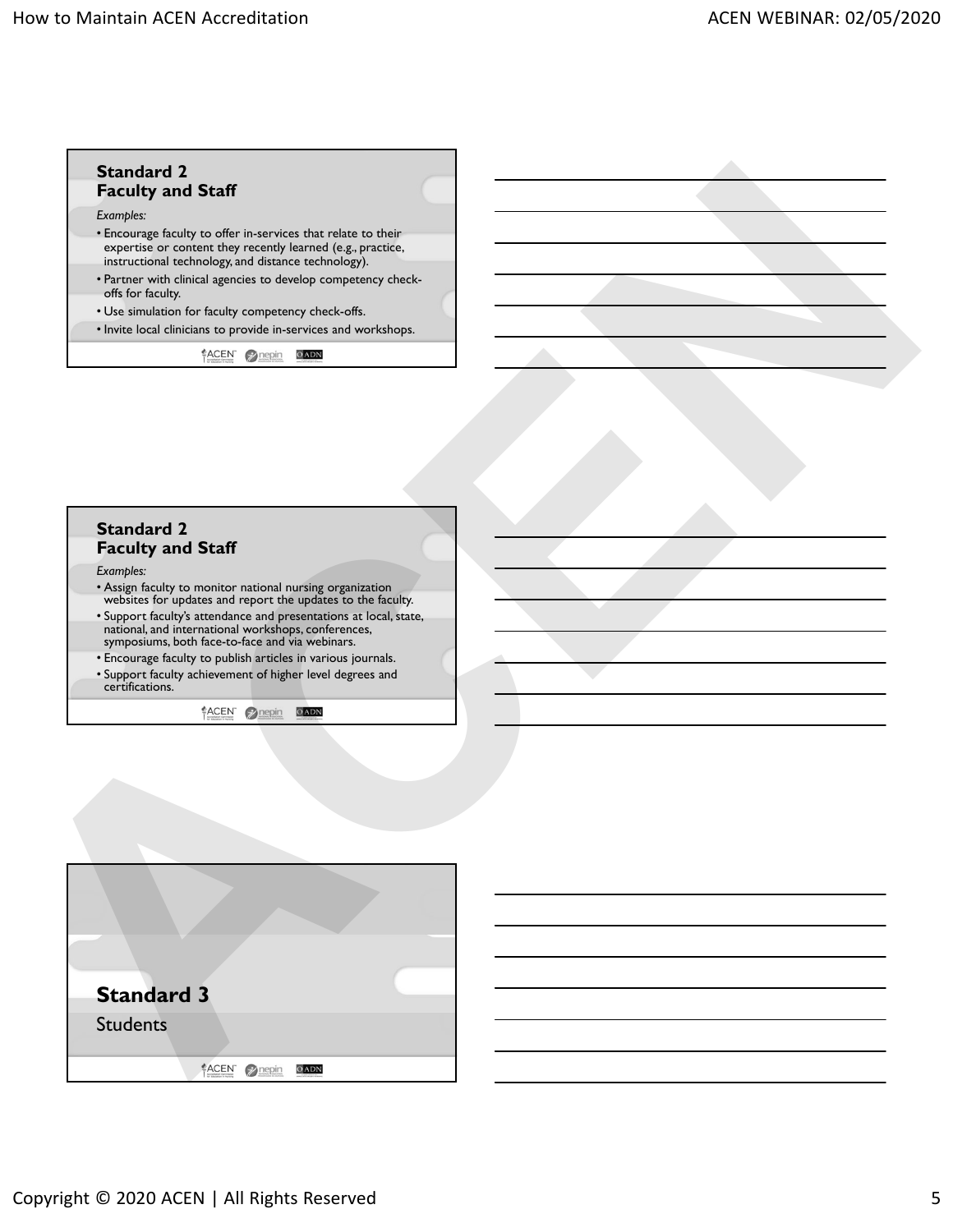

#### **Standard 3 Students**

**Criterion 3.8**: Orientation to Technology

• Facilitate student forums for feedback regarding orientation to technology (e.g., LMS, classroom, laboratory, and clinical). • Implement alternative platforms for orientation.

| <b>Standard 4</b> |  |
|-------------------|--|
| Curriculum        |  |
| ACEN              |  |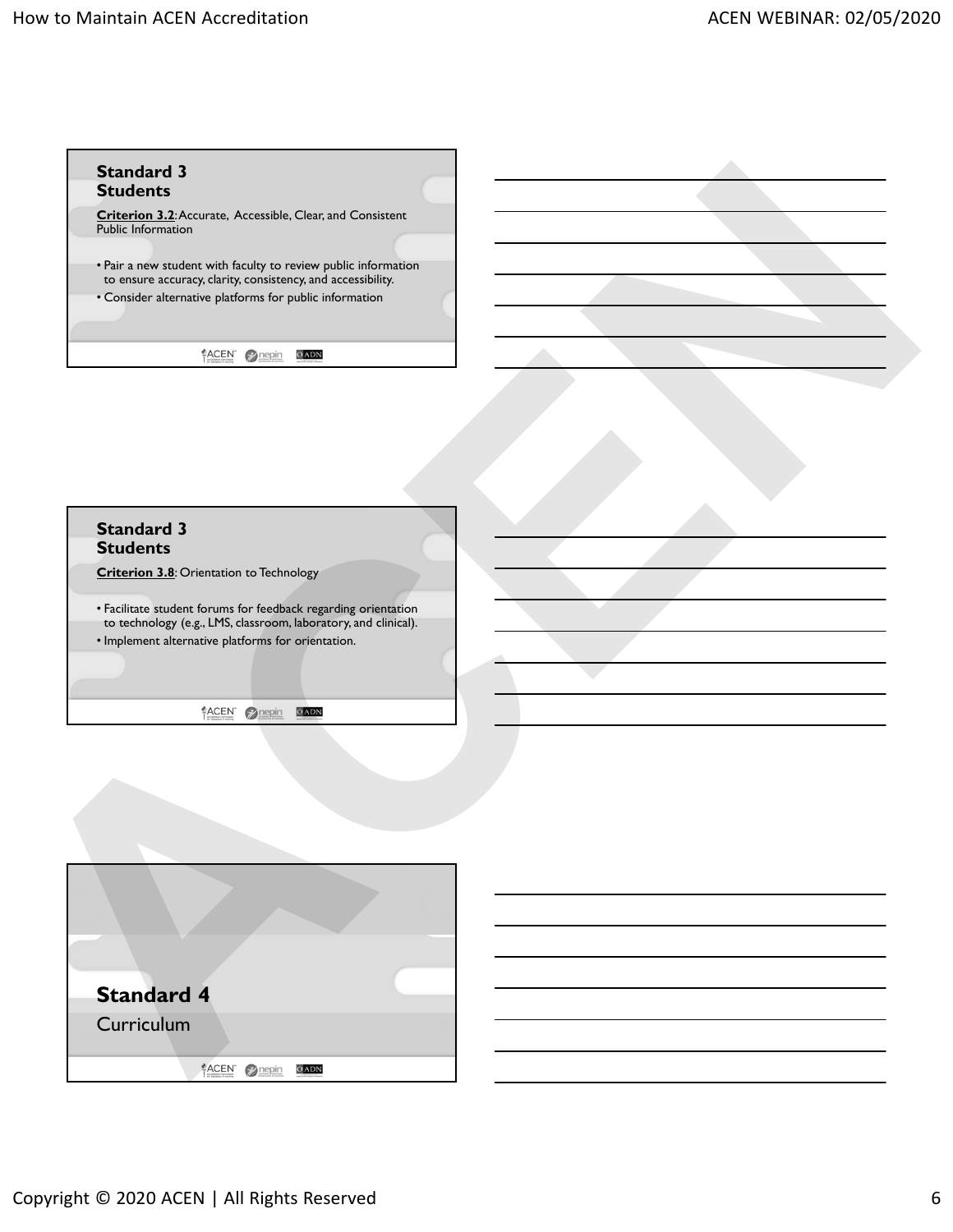

#### **Standard 4 Curriculum**

**Criterion 4.1**: The Curriculum Incorporates Established Professional Nursing Standards, Guidelines, and Competencies

• Encourage faculty to participate in professional state, national, and international organizations and Boards of Nursing that create nursing standards, guidelines, and competencies.

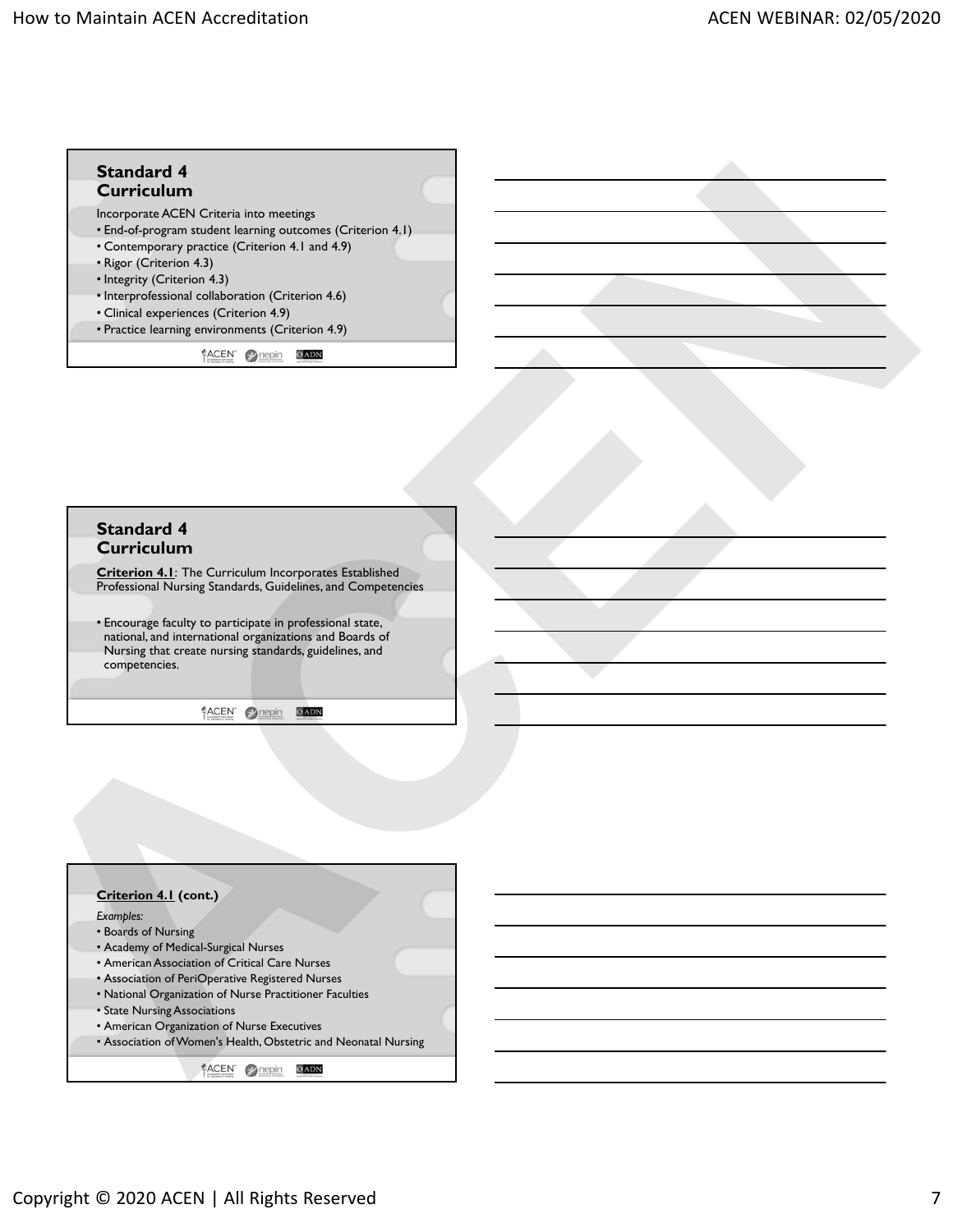



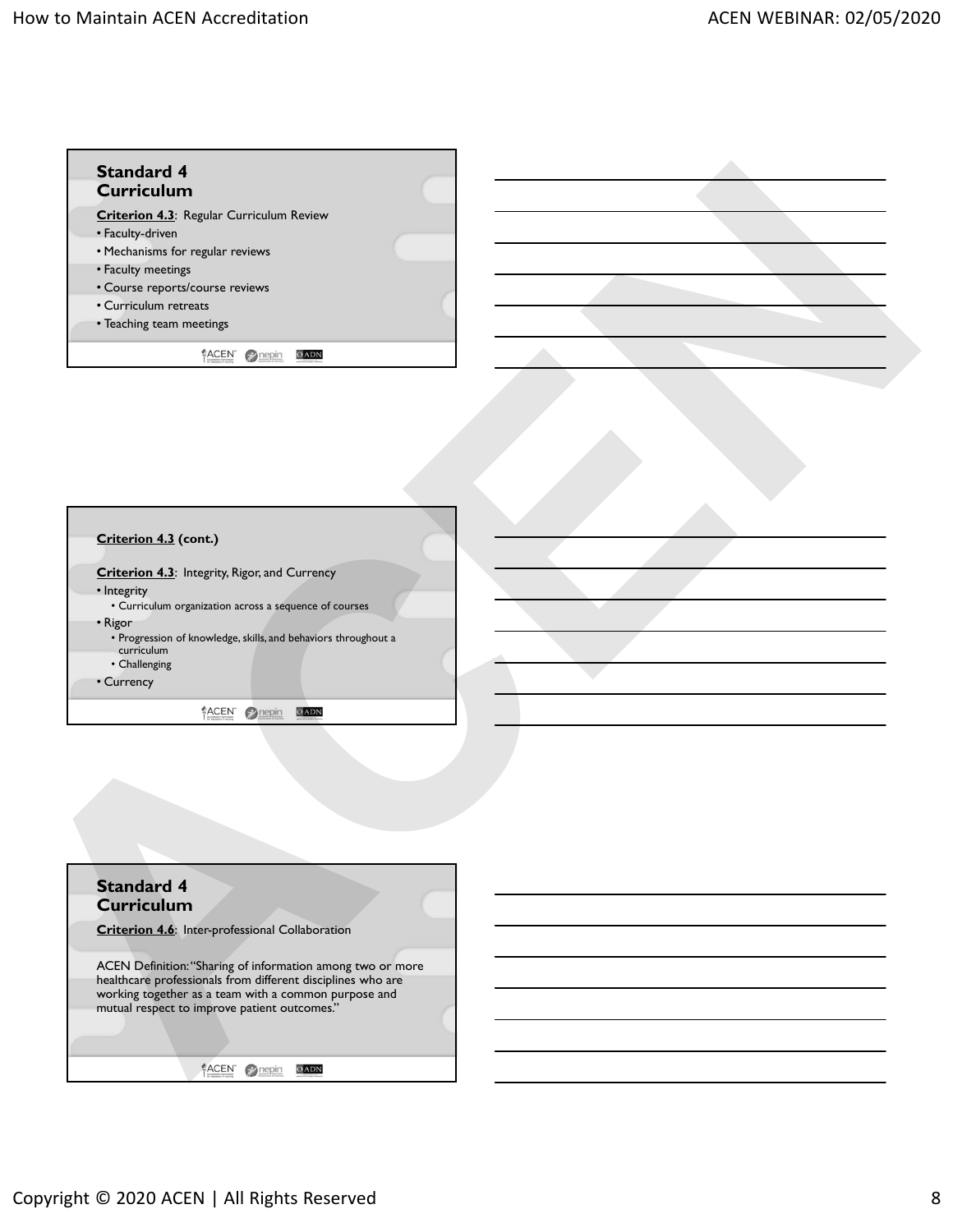

| Criterion 4.6 (cont.)                                                                                                                                                                                                                                                                                                                                    |  |
|----------------------------------------------------------------------------------------------------------------------------------------------------------------------------------------------------------------------------------------------------------------------------------------------------------------------------------------------------------|--|
| • Create inter-professional collaboration opportunities.<br>• Plan simulation experiences with other health science programs<br>• "Huddle"                                                                                                                                                                                                               |  |
| • Offer joint learning opportunities (e.g., lectures, laboratories, and<br>simulation experiences across healthcare disciplines)<br>• Collaborative clinical rotations                                                                                                                                                                                   |  |
|                                                                                                                                                                                                                                                                                                                                                          |  |
| ACEN 2 nepin<br>OADN                                                                                                                                                                                                                                                                                                                                     |  |
| <b>Standard 4</b><br><b>Curriculum</b><br>Criterion 4.8: Program Length<br>• Periodic Course Reviews including credit-to-contact hours<br>for theory, laboratory, clinical, and simulation (if applicable)<br>• Recalculate and compare the contact hours for theory, laboratory, clinical, and simulation (if applicable) to the allocated credit hours |  |
| ACEN 2 nepin<br>OADN                                                                                                                                                                                                                                                                                                                                     |  |
|                                                                                                                                                                                                                                                                                                                                                          |  |
|                                                                                                                                                                                                                                                                                                                                                          |  |
| <b>Standard 5</b>                                                                                                                                                                                                                                                                                                                                        |  |
|                                                                                                                                                                                                                                                                                                                                                          |  |
|                                                                                                                                                                                                                                                                                                                                                          |  |
| <b>Resources</b>                                                                                                                                                                                                                                                                                                                                         |  |

| <b>Standard 5</b> |                                   |  |
|-------------------|-----------------------------------|--|
| <b>Resources</b>  |                                   |  |
|                   | ACENT<br>the Education is because |  |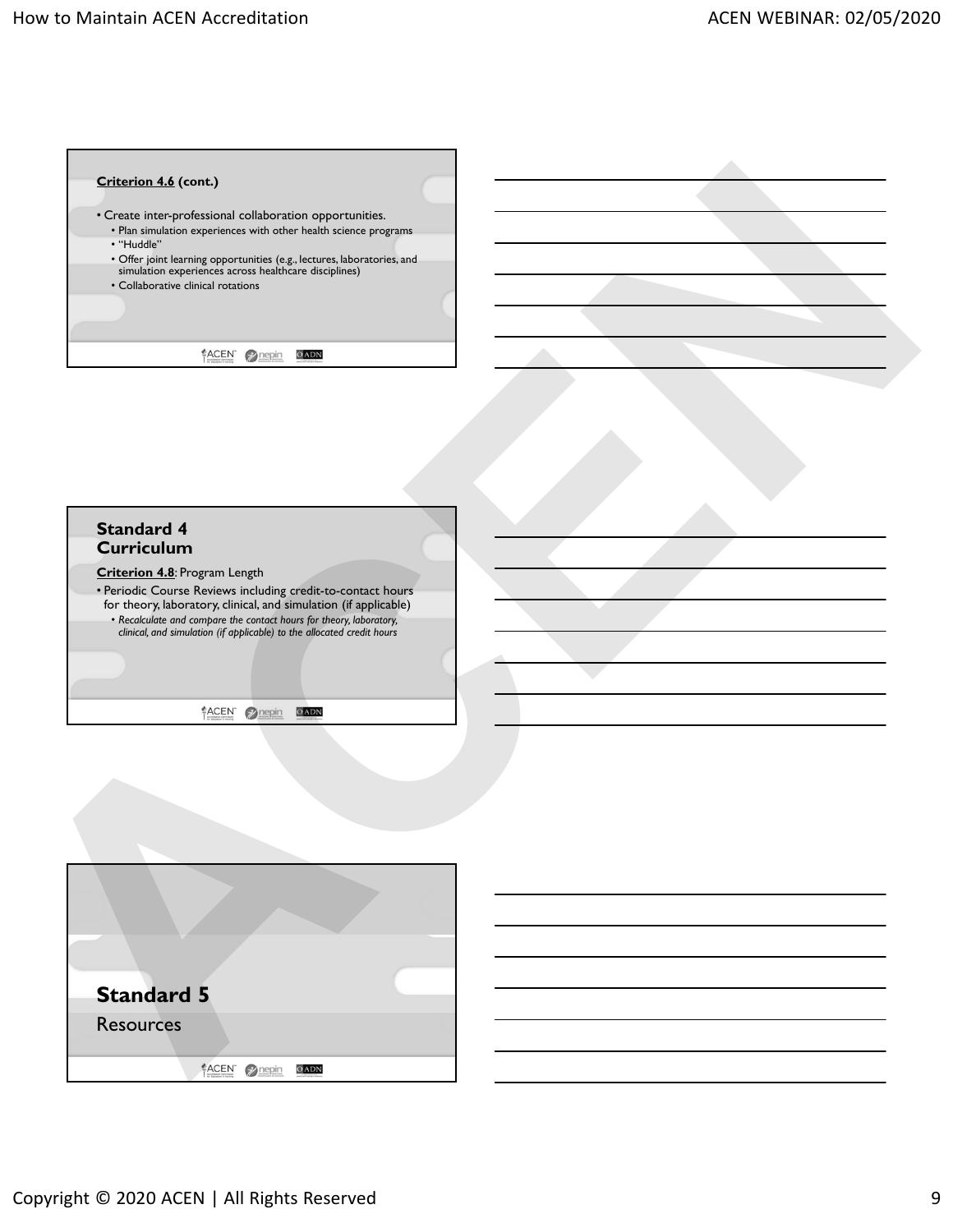

| Criterion 5.3 (cont.)<br>Examples:                                |  |
|-------------------------------------------------------------------|--|
| • Med Mnemonics<br>• Taber's Dictionary<br>• Nursing Central      |  |
| • NCSBN Learning Extension<br>• NCLEX RN Mastery<br>$\cdot$ PEPID |  |
| • Medscape and WebMD                                              |  |

| <b>Standard 6</b> |                                        |  |
|-------------------|----------------------------------------|--|
| <b>Outcomes</b>   |                                        |  |
|                   | <b>ACEN</b><br>the Education is become |  |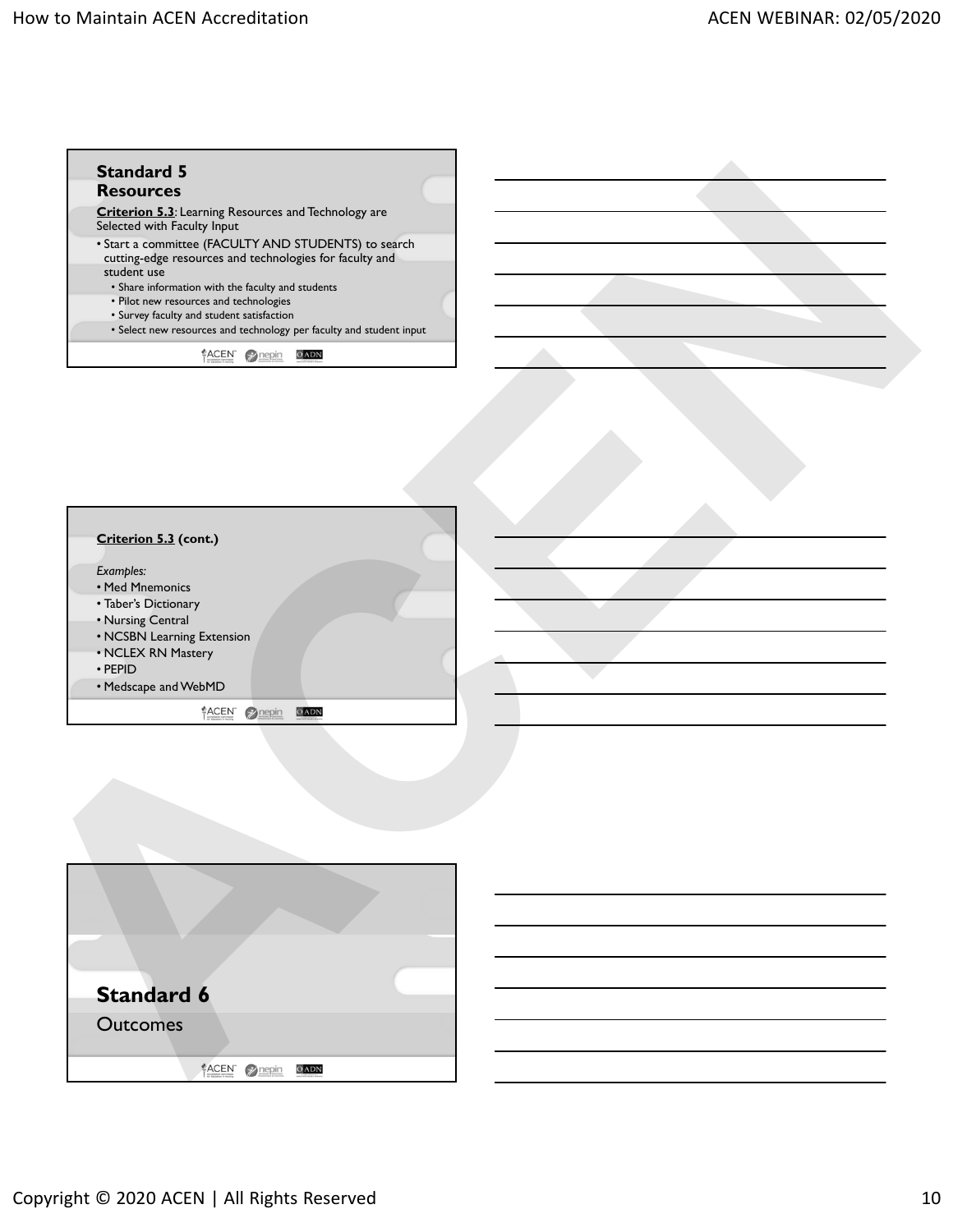



**Criterion 6.1**: End-of-Program Student Learning Outcomes (SLOs)

- Refine assessment tools that measure the end-of-program SLOs. • Schedule a charrette(s) with faculty to review program assessment tools and ask:
	- *Does the rubric address the end-of-program SLOs?*
	- *Do the evaluative criteria align with the end-of-program SLOs?*
	- *Is the assessment tool appropriate for the type of end-of-program SLO that it is intended to assess (e.g., alignment with the appropriate domains of learning, contexts, and populations)?*

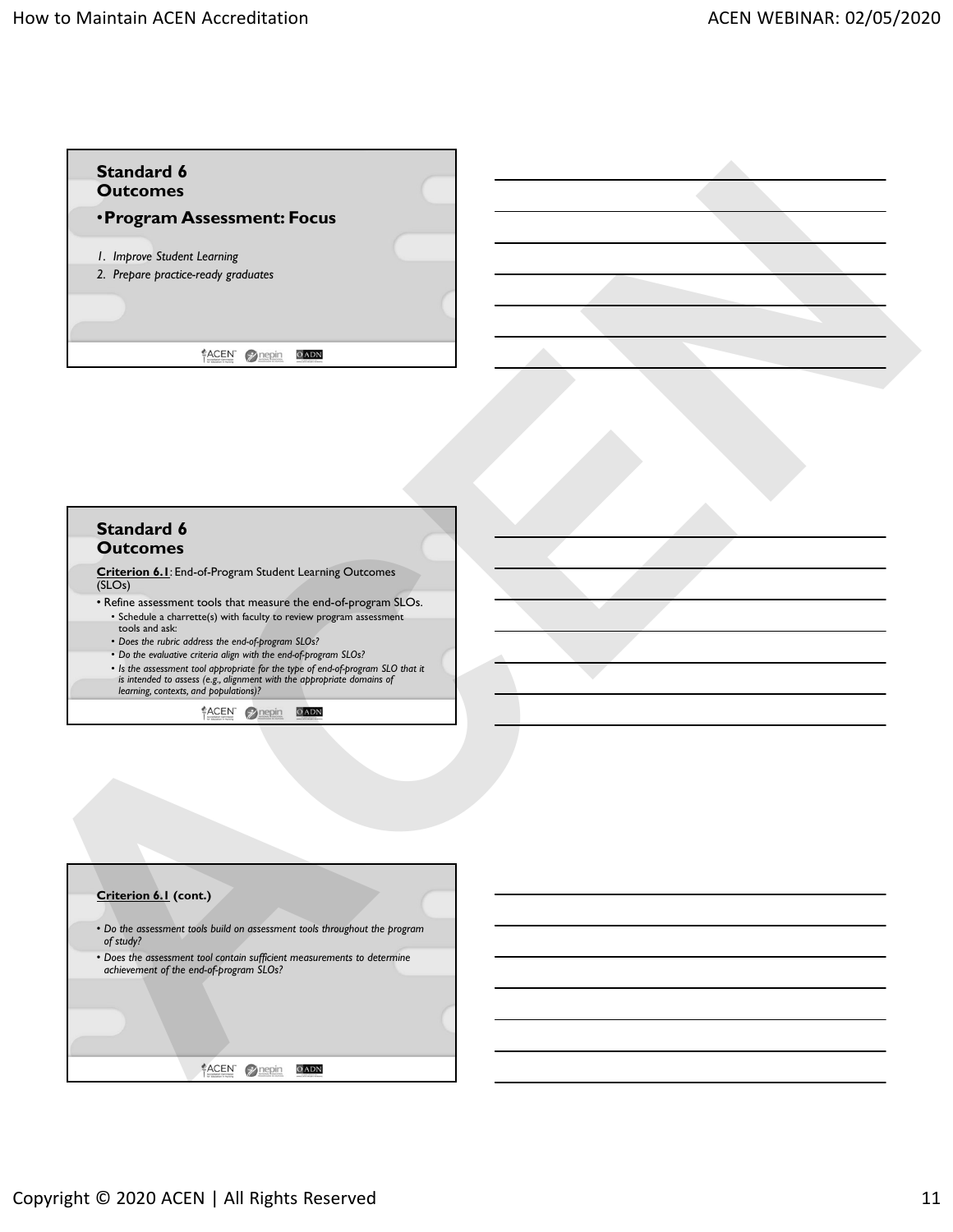

#### **Standard 6 Outcomes**

**Criterion 6.2**: **Licensure Pass Rates/Certification Pass Rates** • Foci:

- Ongoing assessment
- Analysis of assessment data
- Documentation that the analysis of assessment data
- *Use of data for program decision-making*

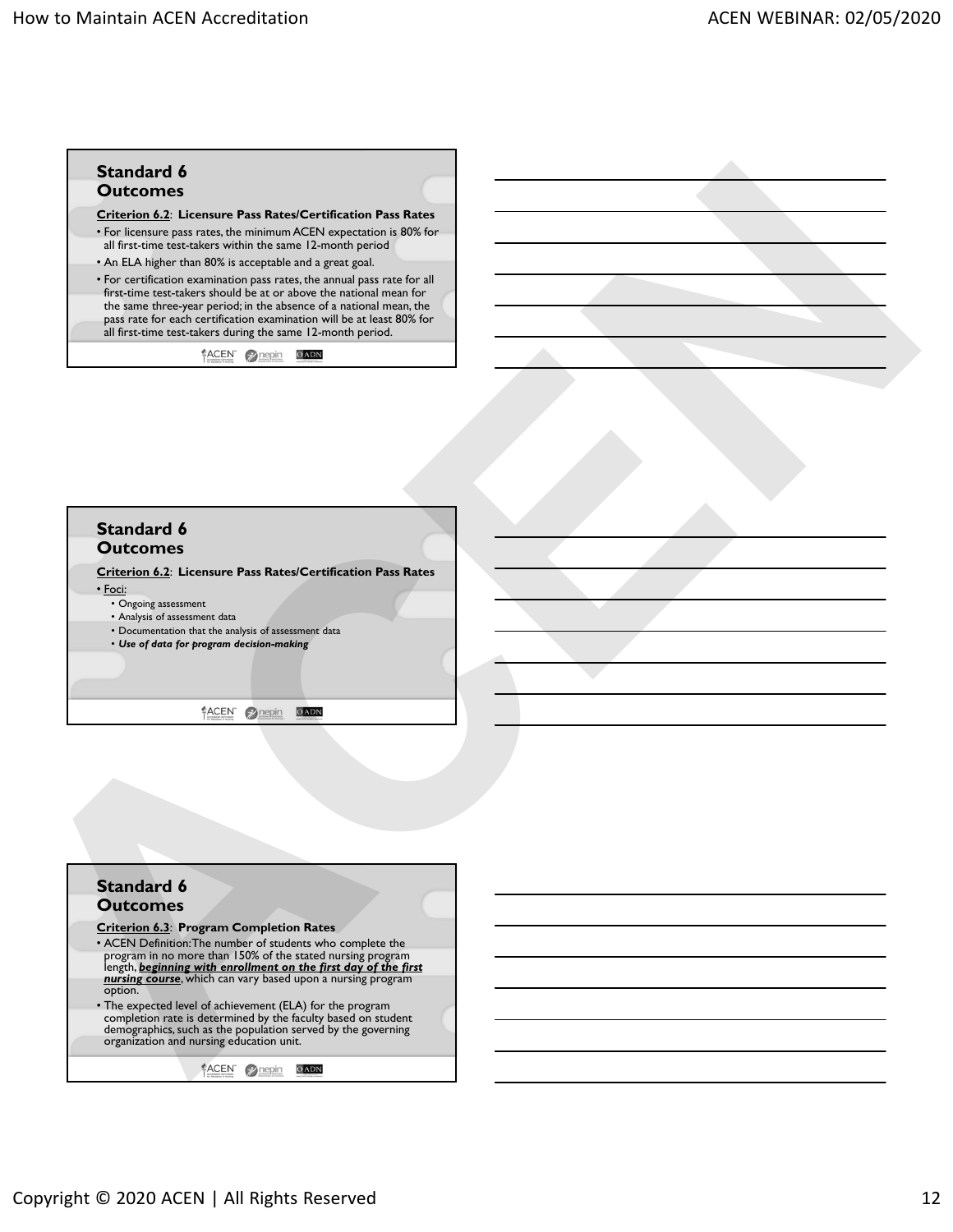

### **Standard 6 Outcomes**

#### **Criterion 6.3**:

- Aggregation and disaggregation by location, option, and date of completion or entering cohort
- Programs with multiple options: consider a broad ELA for the aggregated rate (e.g., 80% of students will complete the program within 150% of the program length) and use specific language for each option that is consistent with the target (e.g., 80% of students enrolled in the LPN-ASN program will complete the program within four semesters)

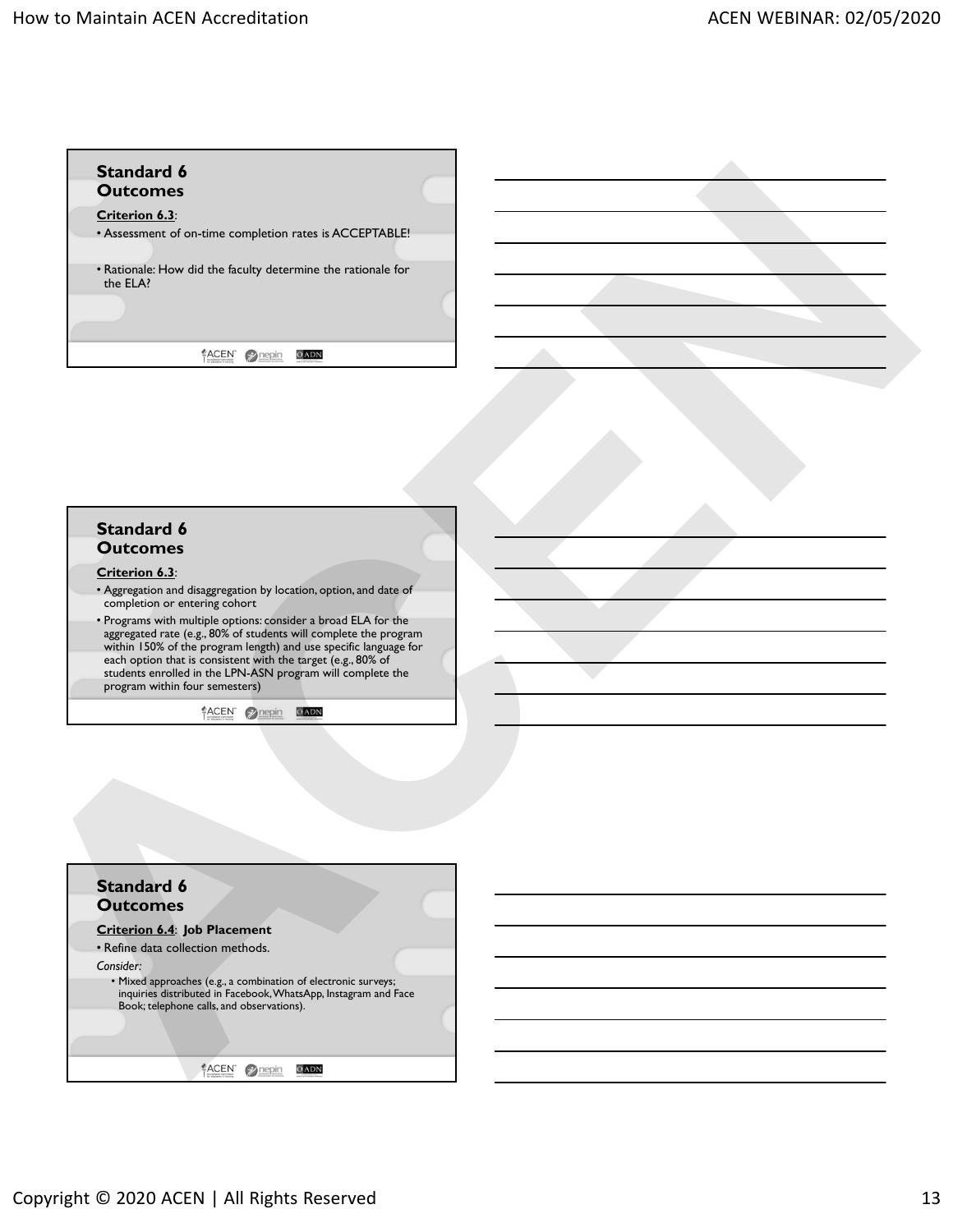



- Advisory Reviews
- Observers on Site Visits
- Webinars
- Self-Study Forums
- ACEN Annual Conference
- ACEN Professional Staff



#### **Become an ACEN Peer Evaluator**

- Benefits of Being a Peer Evaluator include:
- Developing a broader and deeper understanding of the
- ACEN Standards and Criteria;
- Exposure to various practices in nursing education; and
- Lending your expert voice to the accreditation review
- process.